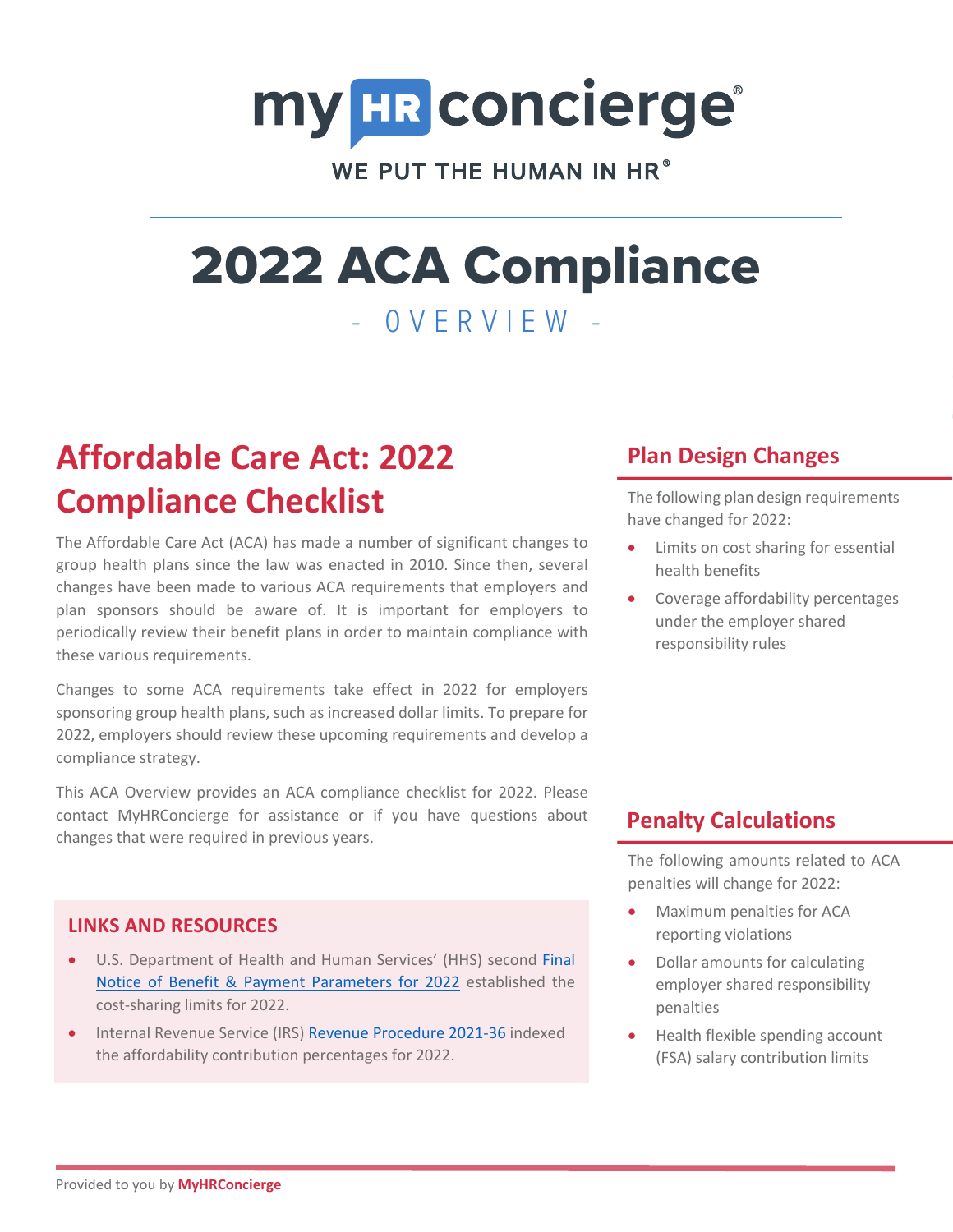#### **Plan Design Changes**

### **Grandfathered Plan Status**

A grandfathered plan is one that was already in existence when the ACA was enacted on March 23, 2010. If you make certain changes to your plan that go beyond permitted guidelines, your plan is no longer grandfathered. **However, grandfathered status does not automatically expire as of a specific date.** A plan may maintain its grandfathered status as long as no prohibited changes are made. Once a plan relinquishes grandfathered status, it cannot be regained, and the plan must comply with additional reforms under the ACA.

On Dec. 11, 2020, the Departments of Labor (DOL), HHS and Treasury (Departments) announced a *final rule* that provides greater flexibility for grandfathered plans.

- First, the rule clarifies that grandfathered high deductible health plan (HDHP) coverage may **increase fixedamount cost-sharing requirements, such as deductibles, to the extent necessary to maintain its status as an HDHP** without losing grandfather status. This provision is intended to ensure that participants and beneficiaries enrolled in that coverage remain eligible to contribute to a health savings account (HSA).
- Second, the final rule provides an **alternative method of measuring permitted increases in fixed-amount cost sharing** that is intended to allow plans and issuers to better account for changes in the costs of health coverage over time.

Contact MyHRConcierge if you have questions about changes you have made or are considering making to your plan.

#### *Review your plan's grandfathered status:*

- $\Box$  If you have a grandfathered plan, determine whether it will maintain its grandfathered status for the 2022 plan year. Grandfathered plans are exempt from some of the ACA's mandates. A grandfathered plan's status will affect its compliance obligations from year to year.
- $\Box$  If your plan will lose its grandfathered status for 2022, confirm that the plan has all of the additional patient rights and benefits required by the ACA for non-grandfathered plans. This includes, for example, coverage of preventive care without cost-sharing requirements.
- $\square$  If your plan will keep its grandfathered status, continue to provide the Notice of Grandfathered Status in any plan materials provided to participants and beneficiaries that describe the benefits provided under the plan (such as the plan's summary plan description and open enrollment materials). Model language is available.

# **Cost-Sharing Limits**

Effective for plan years beginning on or after Jan. 1, 2014, non-grandfathered health plans are subject to limits on cost sharing for essential health benefits (EHB). The ACA's overall annual limit on cost sharing (also known as an out-of-pocket maximum) applies for all non-grandfathered group health plans, whether insured or self-insured. Under the ACA, a health plan's out-of-pocket maximum for EHB may not exceed **\$8,700** for self-only coverage and **\$17,400** for family coverage, effective for plan years beginning on or after Jan. 1, 2022.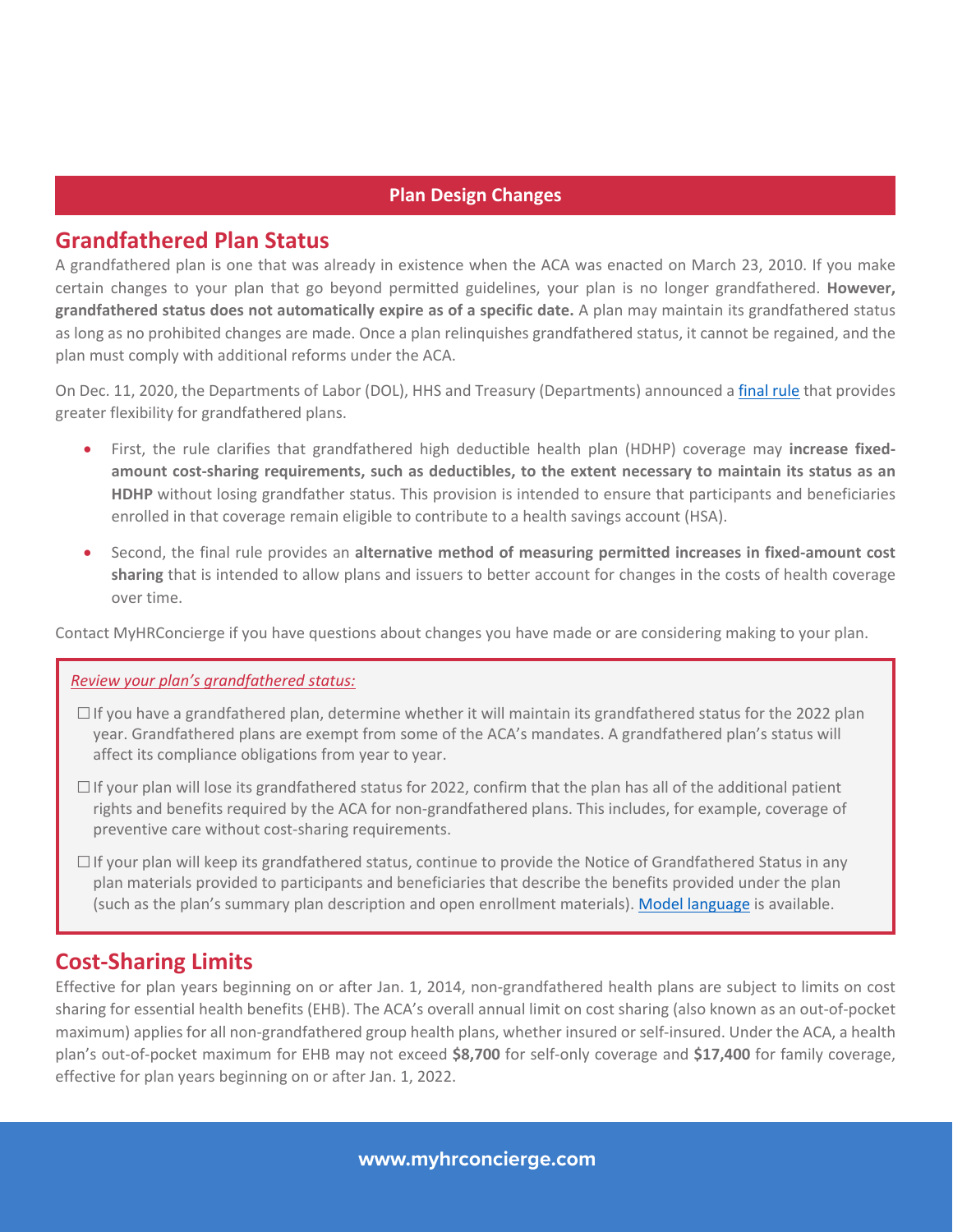Health plans with more than one service provider may divide the out-of-pocket maximum across multiple categories of benefits rather than reconciling claims across multiple service providers. Thus, health plans and issuers may structure a benefit design using separate out-of-pocket maximums for EHB, provided that the combined amount does not exceed the annual out-of-pocket maximum limit for that year. For example, in 2022, a health plan's self-only coverage may have an out-of-pocket maximum of \$6,000 for major medical coverage and \$2,700 for pharmaceutical coverage, for a combined out-of-pocket maximum of \$8,700.

Beginning with the 2016 plan year, **the self-only annual limit on cost sharing applies to each individual, regardless of whether the individual is enrolled in self-only coverage or family coverage**. This embeds an individual out-of-pocket maximum in family coverage so that an individual's cost sharing for essential health benefits cannot exceed the ACA's outof-pocket maximum for self-only coverage.

Note that the ACA's cost-sharing limit is higher than the out-of-pocket maximum for high deductible health plans (HDHPs). In order for a health plan to qualify as an HDHP, the plan must comply with the lower out-of-pocket maximum limit for HDHPs. HHS provided FAQ guidance on how this ACA rule affects HDHPs with family deductibles that are higher than the ACA's cost-sharing limit for self-only coverage.

According to HHS, an HDHP that has a \$10,000 family deductible must apply the annual limitation on cost sharing for selfonly coverage (\$8,700 in 2022) to each individual in the plan, even if this amount is below the \$10,000 family deductible limit. Because the \$8,700 self-only maximum limitation on cost sharing exceeds the 2022 minimum annual deductible amount for HDHPs (\$2,800), it will not cause a plan to fail to satisfy the requirements for a family HDHP.

#### *Check your plan's cost-sharing limits:*

- □Review your plan's out-of-pocket maximum to make sure it complies with the ACA's limits for the 2022 plan year (\$8,700 for self-only coverage and \$17,400 for family coverage).
- $\square$  If you have an HSA-compatible HDHP, keep in mind that your plan's out-of-pocket maximum must be lower than the ACA's limit. For 2022, the out-of-pocket maximum limit for HDHPs is **\$7,050** for self-only coverage and **\$14,100** for family coverage.
- $\Box$  If your plan uses multiple service providers to administer benefits, confirm that the plan will coordinate all claims for EHBs across the plan's service providers, or will divide the out-of-pocket maximum across the categories of benefits, with a combined limit that does not exceed the maximum for 2022.
- $\Box$  Confirm that the plan applies the self-only maximum to each individual in the plan, regardless of whether the individual is enrolled in self-only coverage or family coverage.

# **Health FSA Contributions**

For plan years beginning on or after Jan. 1, 2013, an employee's annual pre-tax salary reduction contributions to a health FSA must be limited to \$2,500 (as adjusted). The \$2,500 limit was increased to \$2,750 for taxable years beginning in 2021. The health FSA limit for 2022 has not been announced yet.

The limit does not apply to nonelective employer contributions to the health FSA (such as matching contributions or flex credits), though employer contributions that employees may elect to receive in cash or as a taxable benefit will count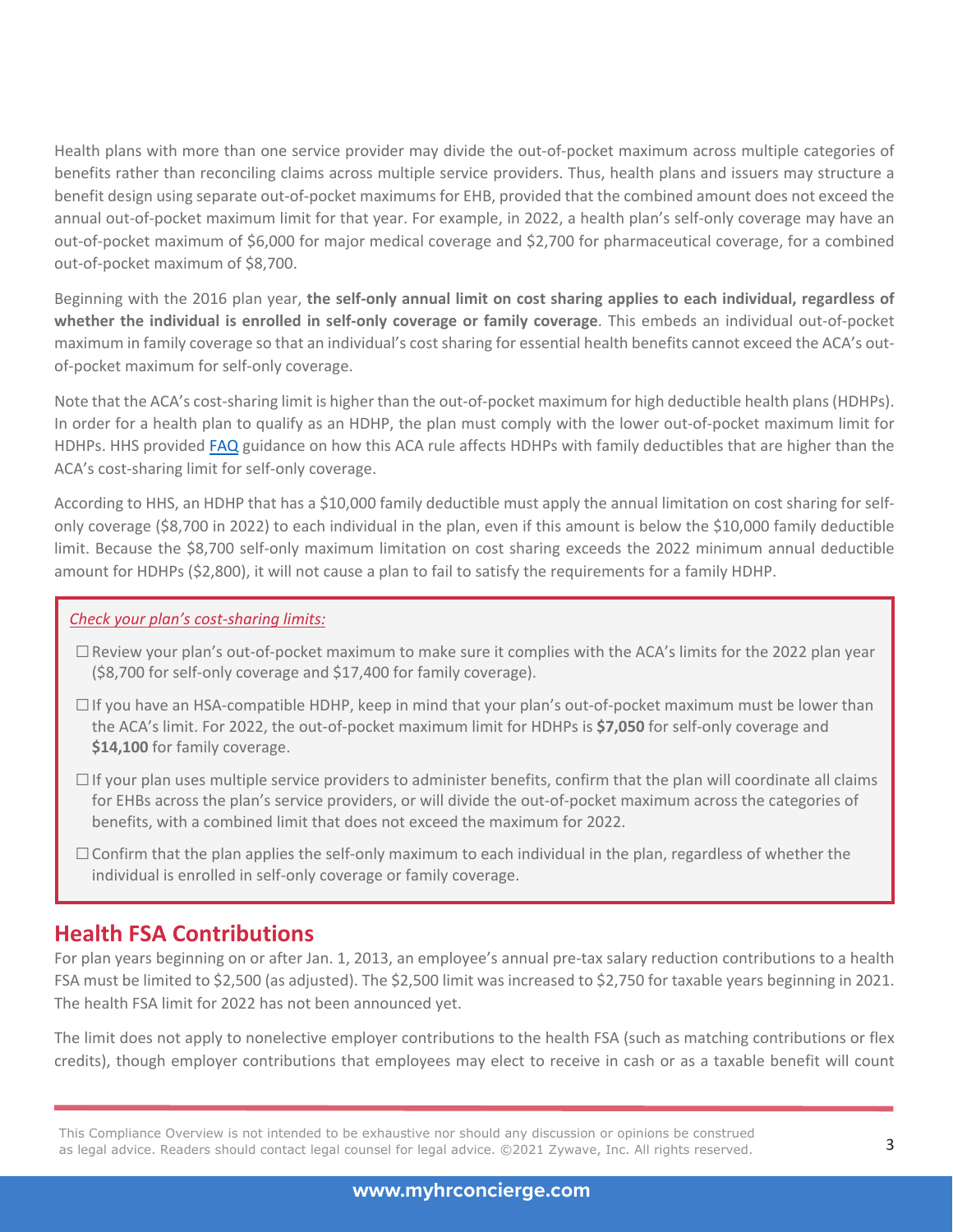toward the limit. Other ACA requirements may impact or limit the total amount that may be contributed to a health FSA, but nonelective employer contributions generally do not reduce the health FSA limit for the employee. Additionally, the health FSA limit does not impact contributions under other employer-provided coverage. For example, employee salary reduction contributions to an FSA for dependent care or adoption care assistance are not affected by the health FSA limit.

#### *Update your health FSA's contribution limit:*

- $\Box$  Work with your advisors to monitor IRS guidance on the health FSA limit for 2022.
- □Once the 2022 health FSA limit is announced, confirm that your health FSA will not allow employees to make pre-tax contributions in excess of the limit for the 2022 plan year.
- $\Box$  If the 2022 limit is announced too late for your open enrollment, you can use the 2021 limit to ensure compliance.
- $\square$  Communicate the health FSA limit to employees as part of the open enrollment process.

#### **Summary of Benefits and Coverage**

Health plans and health insurance issuers must provide a summary of benefits and coverage **(SBC)** to applicants and enrollees to help them understand their coverage and make coverage decisions. Plans and issuers must provide the SBC to participants and beneficiaries who enroll or reenroll during an open enrollment period, as well as to participants and beneficiaries who enroll other than through an open enrollment period (including individuals who are newly eligible for coverage and special enrollees).

The SBC must follow strict formatting requirements. The Departments of Health and Human Services, Labor and the Treasury (Departments) provided templates and related materials, including instructions and a uniform glossary of coverage terms, for use by plans and issuers. On Nov. 8, 2019, the Departments issued an updated template and related materials for the SBC. These materials are required to be used for plan years beginning on or after Jan. 1, 2021. This means that the updated template must be used for the 2022 plan year's open enrollment period.

#### *Provide the appropriate SBC template:*

 $\square$  For self-funded plans, the plan administrator is responsible for creating and providing the SBC.

 $\square$  For insured plans, the issuer is required to provide the SBC to the plan sponsor. Both the plan and the issuer are obligated to provide the SBC, although this obligation is satisfied for both parties if either one provides the SBC. If you have an insured plan, confirm whether your health insurance issuer will assume responsibility for providing the SBCs.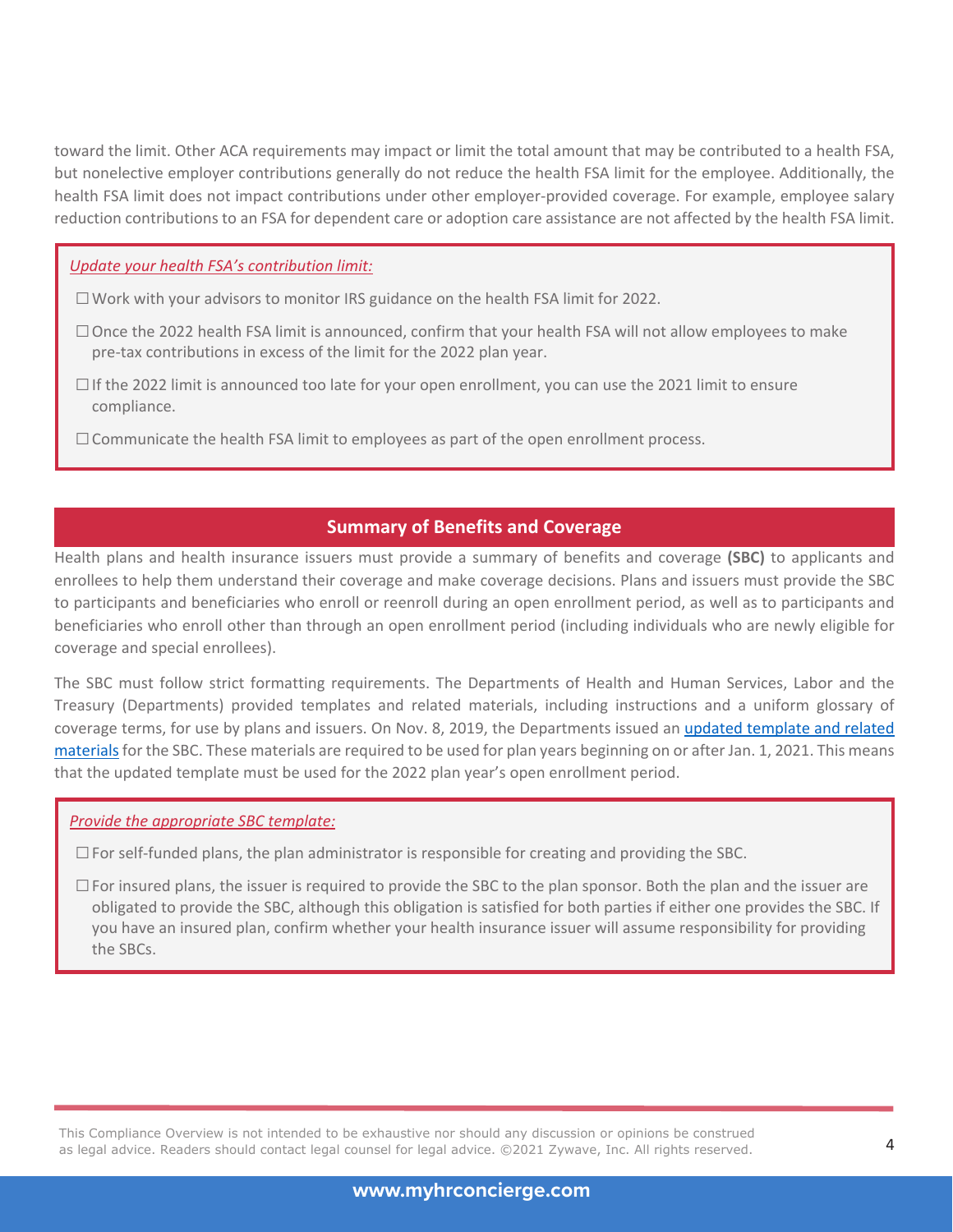#### **Employer Shared Responsibility Rules**

Under the ACA's employer shared responsibility rules, applicable large employers (ALEs) are required to offer affordable, minimum value (MV) health coverage to their full-time employees (and dependent children) or pay a penalty. These employer shared responsibility requirements are also known as the "employer mandate" or "pay or play" rules.

An ALE will be subject to penalties if one or more full-time employees receive a subsidy for purchasing health coverage through an Exchange. An individual may be eligible for an Exchange subsidy either because the ALE does not offer coverage to that individual, or offers coverage that is "unaffordable" or does not provide "minimum value."

This checklist will help you evaluate your possible liability for a pay or play penalty for 2022. *Please keep in mind that this summary is a high-level overview of these rules. It does not provide an in-depth analysis of how the rules will affect your organization. Please contact MyHRConcierge for more information on these rules and how they may apply to you.*

# **Applicable Large Employer Status**

The ACA's employer shared responsibility rules apply only to ALEs. ALEs are employers with **50 or more** full-time employees (including full-time equivalent employees, or FTEs) on business days during the preceding calendar year. Employers determine each year, based on their current number of employees, whether they will be considered an ALE for the following year.

#### *Determine your ALE status for 2022:*

- □Calculate the number of full-time employees for each calendar month in 2021. A full-time employee is one who is employed, on average, at least 30 hours of service per week or 130 hours for the calendar month.
- $\Box$  Calculate the number of FTEs for each calendar month in 2021 by calculating the aggregate number of hours of service (but not more than 120 hours for any employee) for all employees who were not full-time employees for that month and dividing the total hours of service by 120.
- $\Box$  Add the number of full-time employees and FTEs (including fractions) calculated above for each month in 2021. Add up these monthly numbers and divide the sum by 12. Disregard fractions.
- □If your result is 50 or more, you are likely an ALE for 2022.
- $\Box$  Keep in mind that there is a special exception for employers with seasonal workers. If your workforce exceeds 50 full-time employees (including FTEs) for 120 days or fewer during the 2021 calendar year, and the employees in excess of 50 who were employed during that time were seasonal workers, you will not be an ALE for 2022.
- $\square$  There is also a special rule for excluding veterans who have certain types of veterans' health coverage.
- $\Box$  Companies under common ownership may have to be combined to determine their ALE status.

# **Offering Coverage to Full-time Employees**

To correctly offer coverage to full-time employees, ALEs must determine which employees are full-time employees under the employer shared responsibility rule definition. A full-time employee is an employee who was employed, on average, at least **30 hours of service per week** (or **130 hours of service in a calendar month**).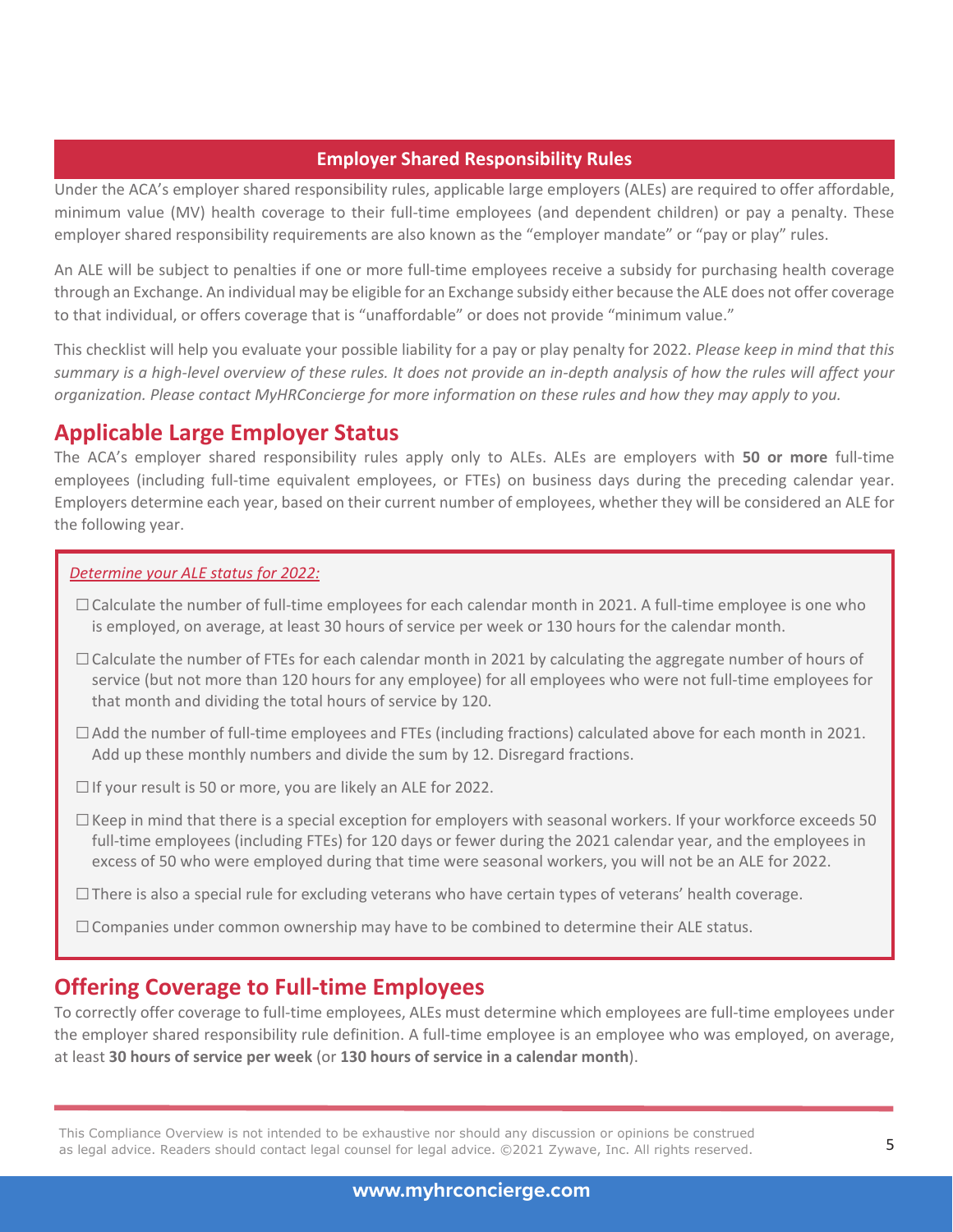The IRS provided two methods for determining full-time employee status for purposes of offering coverage—**the monthly measurement method** and **the look-back measurement method**.

| <b>MONTHLY</b><br><b>MEASUREMENT</b><br><b>METHOD</b>   | Involves a month-to-month analysis where full-time employees are identified based on their<br>hours of service for each month. This method is not based on averaging hours of service over<br>a prior measurement method. Month-to-month measuring may cause practical difficulties for<br>employers that have employees with varying hours or employment schedules, and could<br>result in employees moving in and out of employer coverage on a monthly basis. |
|---------------------------------------------------------|------------------------------------------------------------------------------------------------------------------------------------------------------------------------------------------------------------------------------------------------------------------------------------------------------------------------------------------------------------------------------------------------------------------------------------------------------------------|
|                                                         |                                                                                                                                                                                                                                                                                                                                                                                                                                                                  |
|                                                         | An optional safe harbor method for determining full-time status that can provide greater<br>predictability for determining full-time status. The details of this method are based on<br>whether the employees are ongoing or new, and whether new employees are expected to<br>work full time or are variable, seasonal or part-time.                                                                                                                            |
| <b>LOOK-BACK</b><br><b>MEASUREMENT</b><br><b>METHOD</b> | This method involves a measurement period for counting hours of service, an administrative<br>period that allows time for enrollment and disenrollment, and a stability period when<br>coverage may need to be provided, depending on an employee's average hours of service<br>during the measurement period.                                                                                                                                                   |
|                                                         | If an employer meets the requirements of the safe harbor, it will not be liable for penalties<br>for employees who work full time during the stability period if they did not work full-time<br>hours during the measurement period.                                                                                                                                                                                                                             |
|                                                         |                                                                                                                                                                                                                                                                                                                                                                                                                                                                  |

#### *Determine your full-time employees:*

- □Use the monthly measurement method or the look-back measurement method to confirm that health coverage will be offered to all full-time employees (and dependent children). If you have employees with varying hours, the look-back measurement method may be the best fit for you.
- $\square$  To use the look-back measurement method, you will need to select your measurement, administrative and stability periods. Please contact MyHRConcierge for more information.

# **Applicable Penalties**

An ALE is only liable for a penalty under the employer shared responsibility rules if at least one full-time employee receives a subsidy for coverage purchased through an Exchange. Employees who are offered health coverage that is affordable and provides MV are generally not eligible for these Exchange subsidies.

Depending on the circumstances, one of two penalties may apply under the employer shared responsibility rules—the **4980H(a) penalty** or the **4980H(b) penalty**.

#### **The 4980H(a) Penalty—Penalty for ALEs not Offering Coverage**

Under Section 4980H(a), an ALE will be subject to a penalty if it does not offer coverage to "substantially all" full-time employees (and dependents) and any one of its full-time employees receives a premium tax credit or cost-sharing reduction toward his or her Exchange plan. The 4980H(a) penalty will not apply to an ALE that intends to offer coverage

This Compliance Overview is not intended to be exhaustive nor should any discussion or opinions be construed<br>as legal advice. Readers should contact legal counsel for legal advice. ©2021 Zywave, Inc. All rights reserved.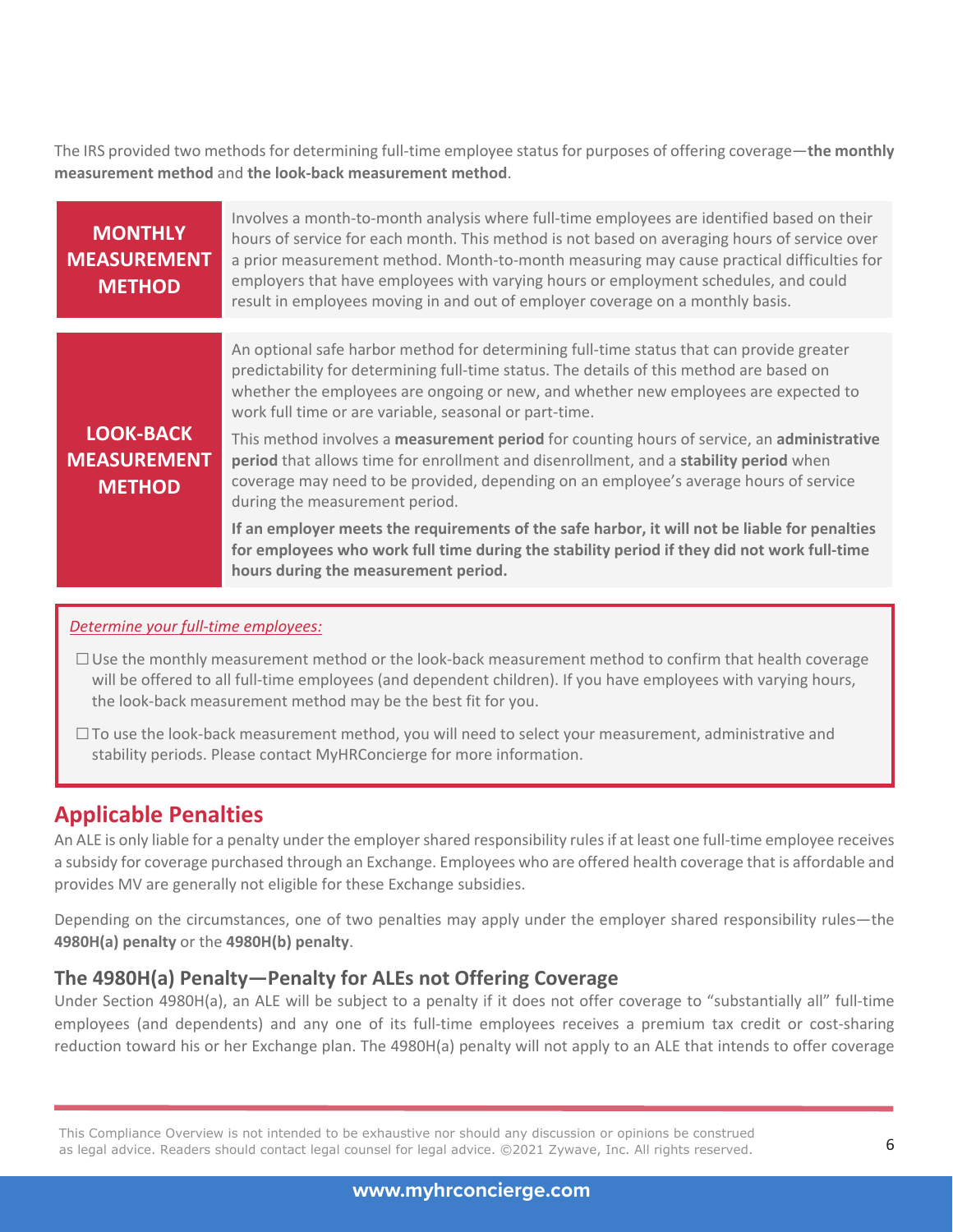to all of its full-time employees but fails to offer coverage to a few of these employees, regardless of whether the failure to offer coverage was inadvertent.

An ALE will satisfy the requirement to offer minimum essential coverage (MEC) to "substantially all" of its full-time employees and their dependents if it offers coverage to **at least 95%**—or fails to offer coverage to no more than 5% (or, if greater, five)—of its full-time employees (and dependents). According to the IRS, the alternative margin of five full-time employees is designed to accommodate relatively small ALEs, because a failure to offer coverage to a handful of full-time employees might exceed 5% of the ALE's full-time employees.

Under the ACA, the monthly penalty assessed on ALEs that do not offer coverage to substantially all full-time employees and their dependents is equal to **the ALE's number of full-time employees (minus 30) X 1/12 of \$2,000 (as adjusted), for**  any applicable month. After 2014, the \$2,000 amount is indexed for the calendar year, as follows:

| \$2,080 for | \$2,160 for | \$2,260 for | \$2,320 for | \$2,500 for | \$2,570 for | \$2,700 for |
|-------------|-------------|-------------|-------------|-------------|-------------|-------------|
| 2015        | 2016        | 2017        | 2018        | 2019        | 2020        | 2021        |

The adjusted Section 4980H(a) penalty amount for 2022 has not been announced yet.

### **The 4980H(b) Penalty—Penalty for ALEs Offering Coverage**

ALEs that do offer coverage to substantially all full-time employees (and dependents) may still be subject to penalties if at least one full-time employee obtains a subsidy through an Exchange because:

- The ALE did not offer coverage to all full-time employees; or
- The ALE's coverage is unaffordable or does not provide minimum value.

The monthly penalty assessed on an ALE for each full-time employee who receives a subsidy is **1/12 of \$3,000 (as adjusted) for any applicable month**. However, the total penalty for an ALE is limited to the 4980H(a) penalty amount. After 2014, the \$3,000 amount is indexed as follows:

| \$3,120 for | \$3,240 for | \$3,390 for | \$3,480 for | \$3,750 for | $$3,860$ for | \$4,060 for |
|-------------|-------------|-------------|-------------|-------------|--------------|-------------|
| 2015        | 2016        | 2017        | 2018        | 2019        | 2020         | 2021        |

The adjusted Section 4980H(b) penalty amount for 2022 has not been announced yet.

# **Affordability of Coverage**

Under the ACA, an ALE's health coverage is considered affordable if the employee's required contribution to the plan does not exceed **9.5%** of the employee's household income for the taxable year (as adjusted each year). The adjusted percentage is **9.61%** for 2022. **This is a significant decrease from the affordability contribution percentage for 2021**, which was set at 9.83%. As a result, some employers may have to lower their employee contributions for 2022 to meet the adjusted percentage.

"Household income" means the modified adjusted gross income of the employee and any members of the employee's family. Because an employer generally will not know an employee's household income, the IRS provided three affordability safe harbors that ALEs may use to determine affordability based on information that is available to them. These safe harbors allow an ALE to measure affordability based on the employee's **Form W-2 wages**, the employee's **rate of pay** or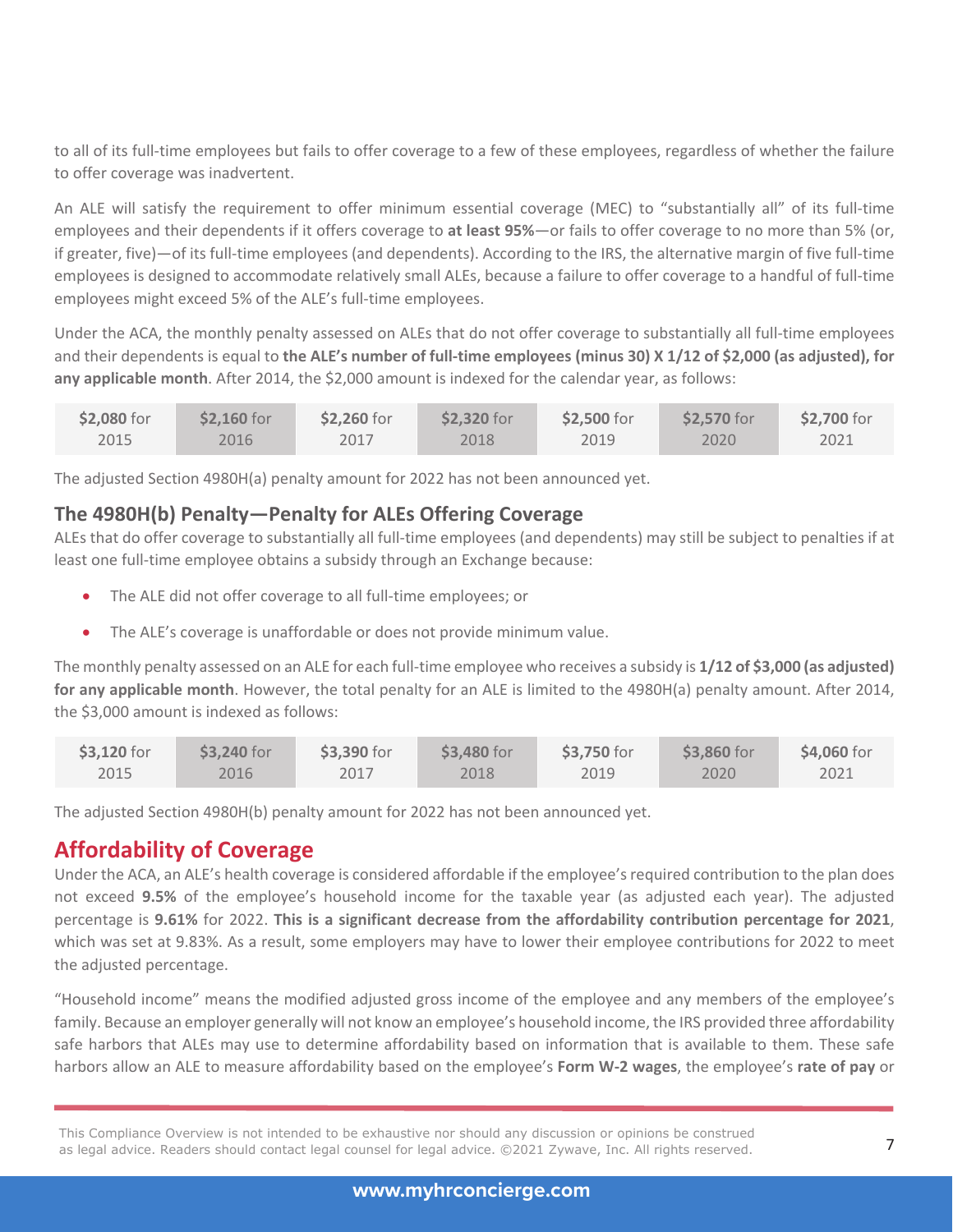the **federal poverty level** for a single individual. ALEs using an affordability safe harbor may rely on the adjusted affordability contribution percentages.

# **Minimum Value**

Under the ACA, a plan provides MV if the plan's share of total allowed costs of benefits provided under the plan is **at least 60%** of those costs. Three approaches may be used for determining MV: a **Minimum Value (MV) Calculator**, **design-based safe harbor checklists** or **actuarial certification**. In addition, any plan in the small group market that meets any of the "metal levels" of coverage (that is, bronze, silver, gold or platinum) provides MV.

In addition, plans that do not provide inpatient hospitalization or physician services (referred to as non-hospital/nonphysician services plans) **do not provide MV**. An employer may not use the MV Calculator (or any actuarial certification or valuation) to demonstrate that a non-hospital/non-physician services plan provides MV. As a result, **a nonhospital/non-physician services plan should not be adopted for the 2015 plan year or beyond**.

#### *Calculate potential penalties for 2021 and/or 2022:*

- $\square$  Review the cost of your health plan coverage to determine whether it's affordable for your employees by using one or more of the affordability safe harbors.
- $\square$  Determine whether the plan provides MV by using one of the four available methods.
- $\Box$  Calculate any penalties that may apply under these rules using the formulas above.

# **Reporting of Coverage**

The ACA requires ALEs to report information to the IRS and to their full-time employees regarding the employer-sponsored health coverage they offer. The IRS will use the information that ALEs report to verify employer-sponsored coverage and administer the employer shared responsibility provisions. This reporting requirement is found in **Code Section 6056**.

The ACA also requires every health insurance issuer, sponsor of a self-insured health plan, government agency that administers government-sponsored health insurance programs and any other entity that provides MEC to file an annual return with the IRS reporting information for each individual who is provided with this coverage. Related statements must also be provided to individuals. This reporting requirement is found in **Code Section 6055**.

The individual mandate penalty has been reduced to zero, beginning in 2019. As a result, an individual does not need the information on Form 1095-B in order to calculate his or her federal tax liability or file a federal income tax return. However, reporting entities required to furnish Form 1095-B to individuals must continue to expend resources to do so.

Both of these reporting requirements took effect in 2015. **Returns are due in early 2022 for health plan coverage offered or provided in 2021.**

• Returns generally must be filed with the IRS by **Feb. 28** (or **March 31**, if filed electronically) of the year after the calendar year to which the returns relate. For the 2021 calendar year, returns must be filed by **Feb. 28, 2022**, or **March 31, 2022**, if filed electronically.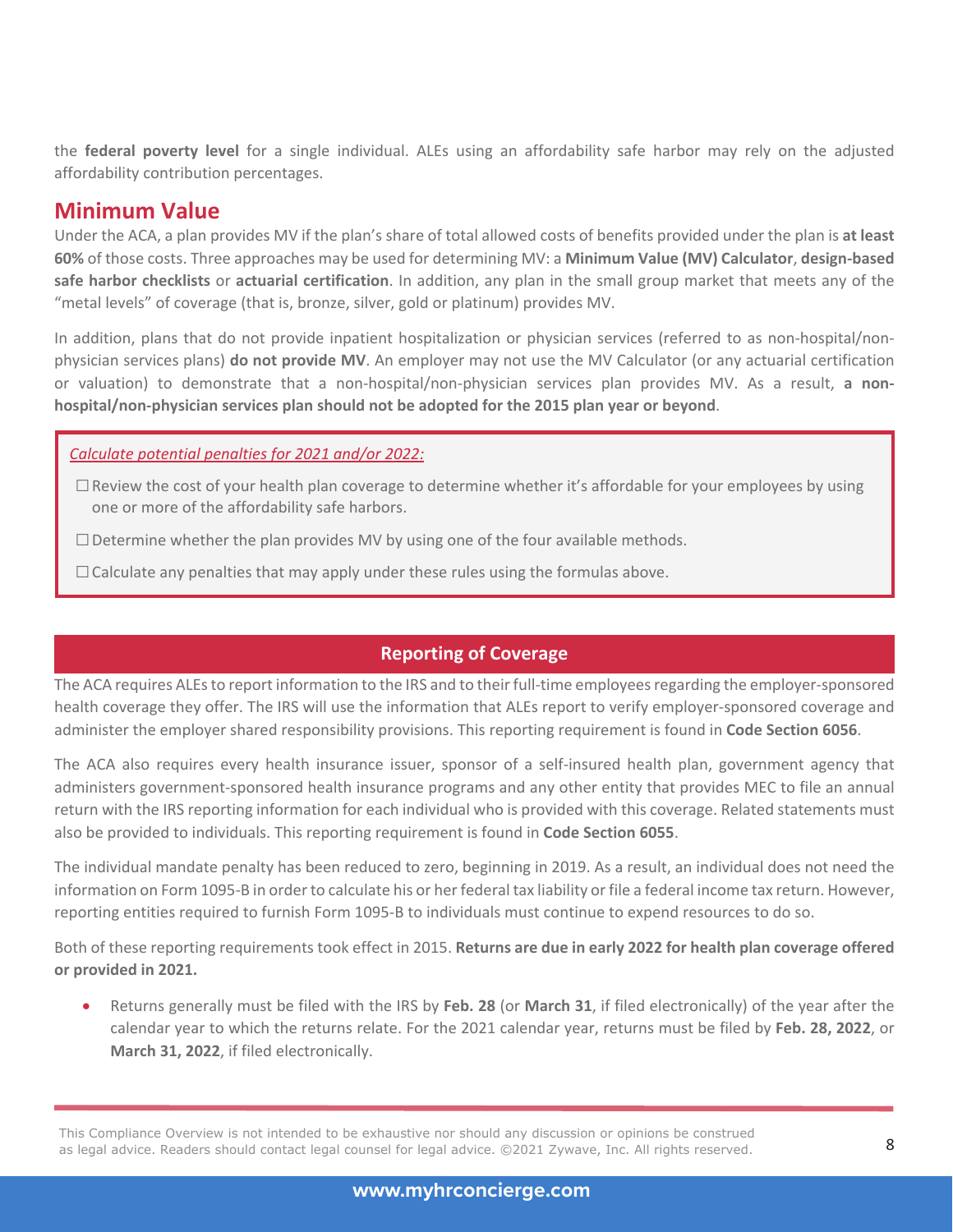• Written statements generally must be provided to employees no later than **Jan. 31** of the year following the calendar year in which coverage was provided. For the 2021 calendar year, the deadline to furnish individual statements is **Jan. 31, 2022**.

ALEs with self-funded plans are required to comply with both reporting obligations, while ALEs with insured plans will only need to comply with Section 6056. To simplify the reporting process, the IRS allows ALEs with self-insured plans to use a single combined form for reporting the information required under both Section 6055 and 6056.

| ALEs that sponsor self-insured plans                                                                                                                        | <b>ALEs that sponsor</b>                                                                                               | <b>Non-ALEs that sponsor</b>                                                                                           | <b>Non-ALEs that</b>                                                                           |
|-------------------------------------------------------------------------------------------------------------------------------------------------------------|------------------------------------------------------------------------------------------------------------------------|------------------------------------------------------------------------------------------------------------------------|------------------------------------------------------------------------------------------------|
|                                                                                                                                                             | insured plans                                                                                                          | self-insured plans                                                                                                     | sponsor insured plans                                                                          |
| Must report:<br>Information under Section 6055<br>1.<br>about MEC provided; and<br>Information under Section 6056<br>2.<br>about offers of health coverage. | Must report information<br>under Section 6056.<br>These employers are not<br>required to report under<br>Section 6055. | Must report information<br>under Section 6055.<br>These employers are not<br>required to report under<br>Section 6056. | These employers are<br>not required to report<br>under either Section<br>6055 or Section 6056. |

# **Forms Used for Reporting**

Under both Sections 6055 and 6056, each reporting entity must file all of the following with the IRS:

- A separate **statement** for each individual; and
- A single **transmittal form** for all of the returns filed for a given calendar year.

Under Section 6055, reporting entities will generally file Forms 1094-B (a transmittal) and 1095-B (an information return). Under Section 6056, entities will file Forms 1094-C (a transmittal) and 1095-C (an information return) for each full-time employee for any month. Entities reporting under both Sections 6055 and 6056 will file using a combined reporting method on **Form 1094-C** and **Form 1095-C**.

| <b>Requirement</b>                  | <b>File with the IRS:</b>                                                                                     | <b>Furnish to each</b><br>individual: |
|-------------------------------------|---------------------------------------------------------------------------------------------------------------|---------------------------------------|
| <b>Section 6055</b>                 | One Form 1094-B; and<br>A separate Form 1095-B for each responsible individual                                | A copy of his or her<br>Form 1095-B*  |
| <b>Section 6056</b>                 | One Form 1094-C; and<br>A separate Form 1095-C for each full-time employee                                    | A copy of his or her<br>Form 1095-C   |
| <b>Both Sections</b><br>6055 & 6056 | One Form 1094-C; and<br>A separate Form 1095-C for each full-time employee<br>and each responsible individual | A copy of his or her<br>Form 1095-C   |

# **Electronic Reporting**

**Any reporting entity that is required to file at least 250 returns under Section 6055 or Section 6056 must file electronically**. The 250-or-more requirement applies separately to each type of return and separately to each type of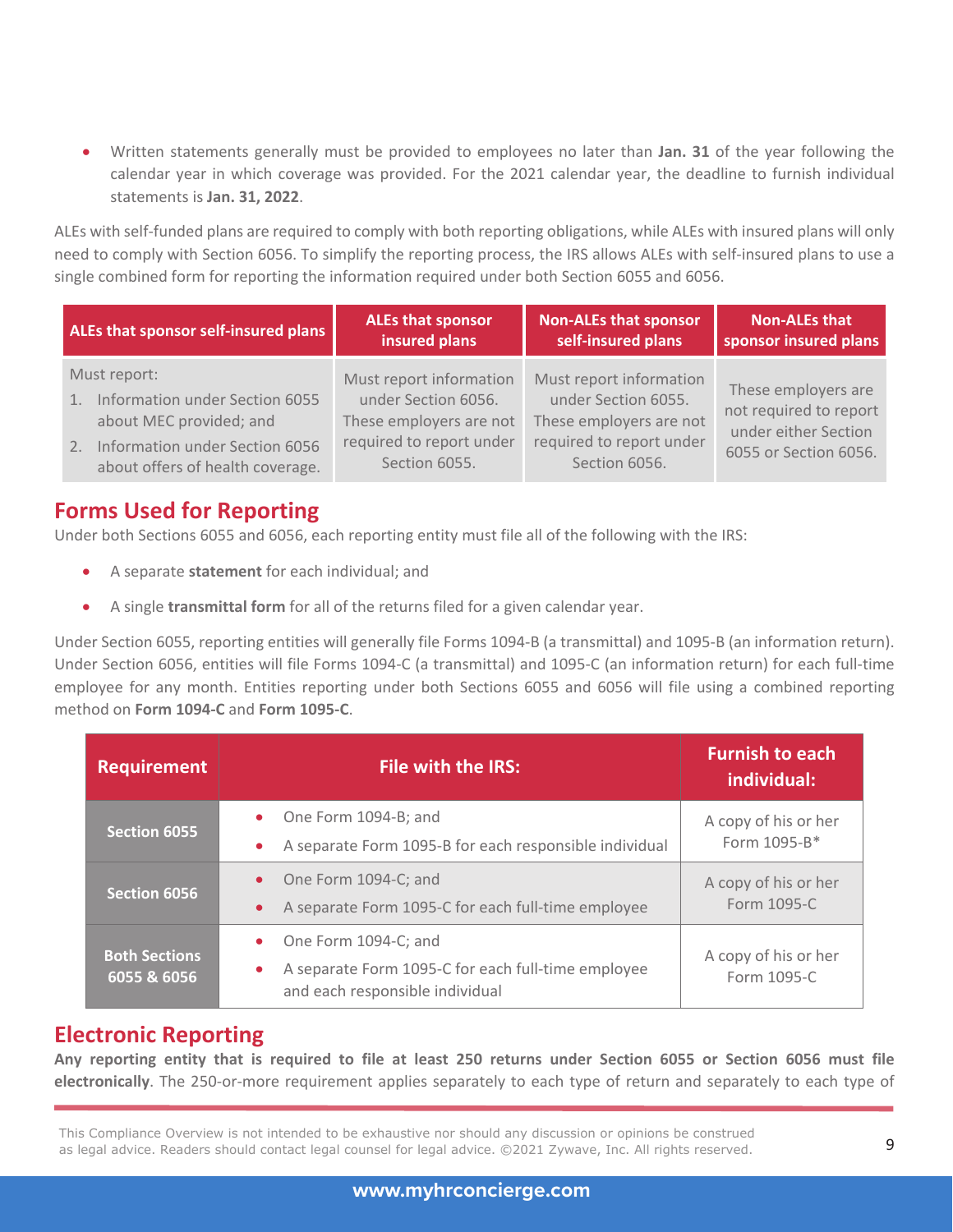corrected return. Entities filing fewer than 250 returns during the calendar year may choose to file in paper form, but are permitted (and encouraged) to file electronically. Electronic filing will be done using the ACA Information Returns (AIR) Program. More information on the AIR Program is available on the IRS website.

Individual statements may also be furnished electronically if certain notice, consent and hardware and software requirements are met (similar to the process currently in place for the electronic furnishing of employees' Forms W-2).

# **Penalties**

A reporting entity that fails to comply with the Section 6055 or Section 6056 reporting requirements may be subject to the general reporting penalties for failure to file correct information returns (under Code Section 6721) and failure to furnish correct payee statements (under Code Section 6722).

Penalties may be waived if the failure is due to reasonable cause and not to willful neglect, or may be reduced if the failure is corrected within a certain period of time. Also, lower annual maximums apply for reporting entities that have average annual gross receipts of up to \$5 million for the three most recent taxable years. **The penalty amounts for failures related to returns and statements required to be filed or furnished in 2022 have not been released at this time.** The penalty amounts for returns and statements required to be filed or furnished in 2021 are as follows:

| <b>Penalty Type</b>                           | Per<br><b>Violation</b> | <b>Annual</b><br><b>Maximum</b> | <b>Annual Maximum for Employers</b><br>with ≤\$5 Million in Gross Receipts |
|-----------------------------------------------|-------------------------|---------------------------------|----------------------------------------------------------------------------|
| <b>General</b>                                | \$280                   | \$3,392,000                     | \$1,113,000                                                                |
| <b>Corrected within 30</b><br>days            | \$50                    | \$565,000                       | \$194,500                                                                  |
| Corrected after 30 days,<br>but before Aug. 1 | \$110                   | \$1,696,000                     | \$556,500                                                                  |
| <b>Intentional disregard</b>                  | $$560*$                 | <b>None</b>                     | N/A                                                                        |

*\*For failures due to intentional disregard, the penalty is equal to the greater of either the listed penalty amount or 10% of the aggregate amount of the items required to be reported correctly.*

#### *Prepare for health plan reporting:*

 $\square$  Determine which reporting requirements apply to you and your health plans.

- □Determine the information you will need for reporting, and coordinate internal and external resources to help compile the required data.
- $\Box$  Complete the appropriate forms. Furnish statements to individuals on or before Jan. 31, 2022, and file returns with the IRS on or before Feb. 28, 2022 (March 31, 2022, if filing electronically).